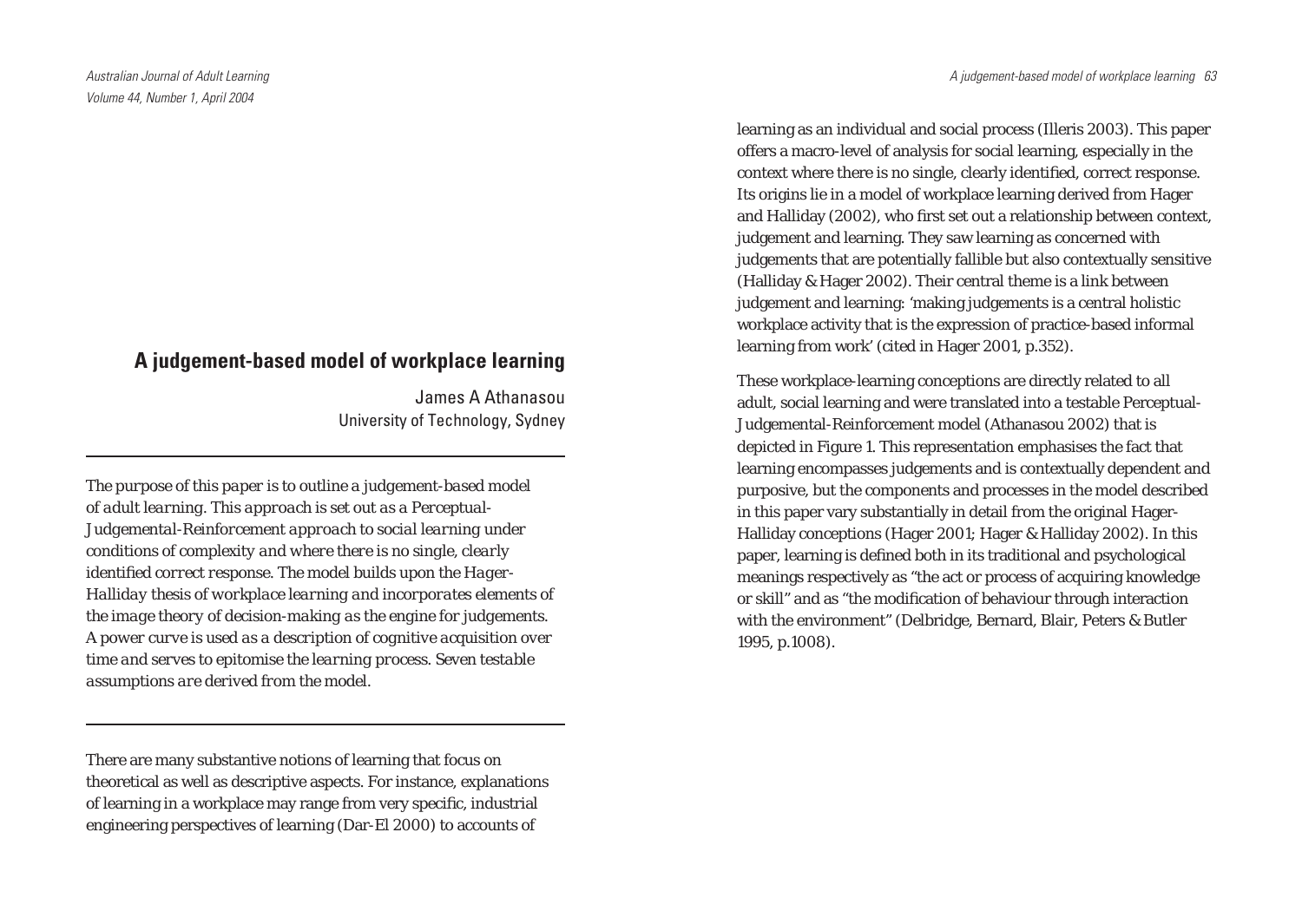

*Figure 1: The Hager-Halliday approach expressed as a Perceptual-Judgemental-Reinforcement model of learning (note the model is recursive – after Athanasou 2002)*

Coincidentally, the context for learning and purposes for learning depicted in Figure 1 are also embodied in the image theory approach to human decision-making (see Beach & Mitchell 1996). Image theory takes as its starting point the principles held by each person (that is, the self-evident truths). It also recognises that each person has a ranking of goals to achieve. Finally, it is accepted that plans or actions are adopted for the achievement of goals. The image component comes from forecasting or imagining potential outcomes if a plan were to be undertaken as well as when one is monitoring the implementation of a plan of action. A shorthand representation of the ordered components of the image theory structure is set out in Figure 2. The following sections of this paper focus only upon the three major parts of the learning process.



*Figure 2: A representation of the hierarchical components of image theory*

## **Perception**

The perceptual process is the foundation of learning and occurs within a frame, which is:

… that portion of the decision maker's knowledge that he or she brings to bear on a particular situation in order to endow that situation with meaning … it involves using information about the present situation to probe memory (Beach & Mitchell 1996, p.6).

It is hypothesised the individual perceives patterns that influence his/her judgements. Specific patterns will increase the probability that a particular judgement will be made, so that over time many judgements come under specific contextual control. This description categorises and explores the contextual antecedents of judgements as implicit and explicit.

If the Halliday and Hager (2002) proposal is correct, then people will respond to both implicit and explicit features of the situation in lawful but idiosyncratic ways. Their hypothesis has lent itself to a focus upon intensive investigation of a few individuals using social judgement analysis (for example, Athanasou 1999, 2003; Athanasou & Cooksey 2001).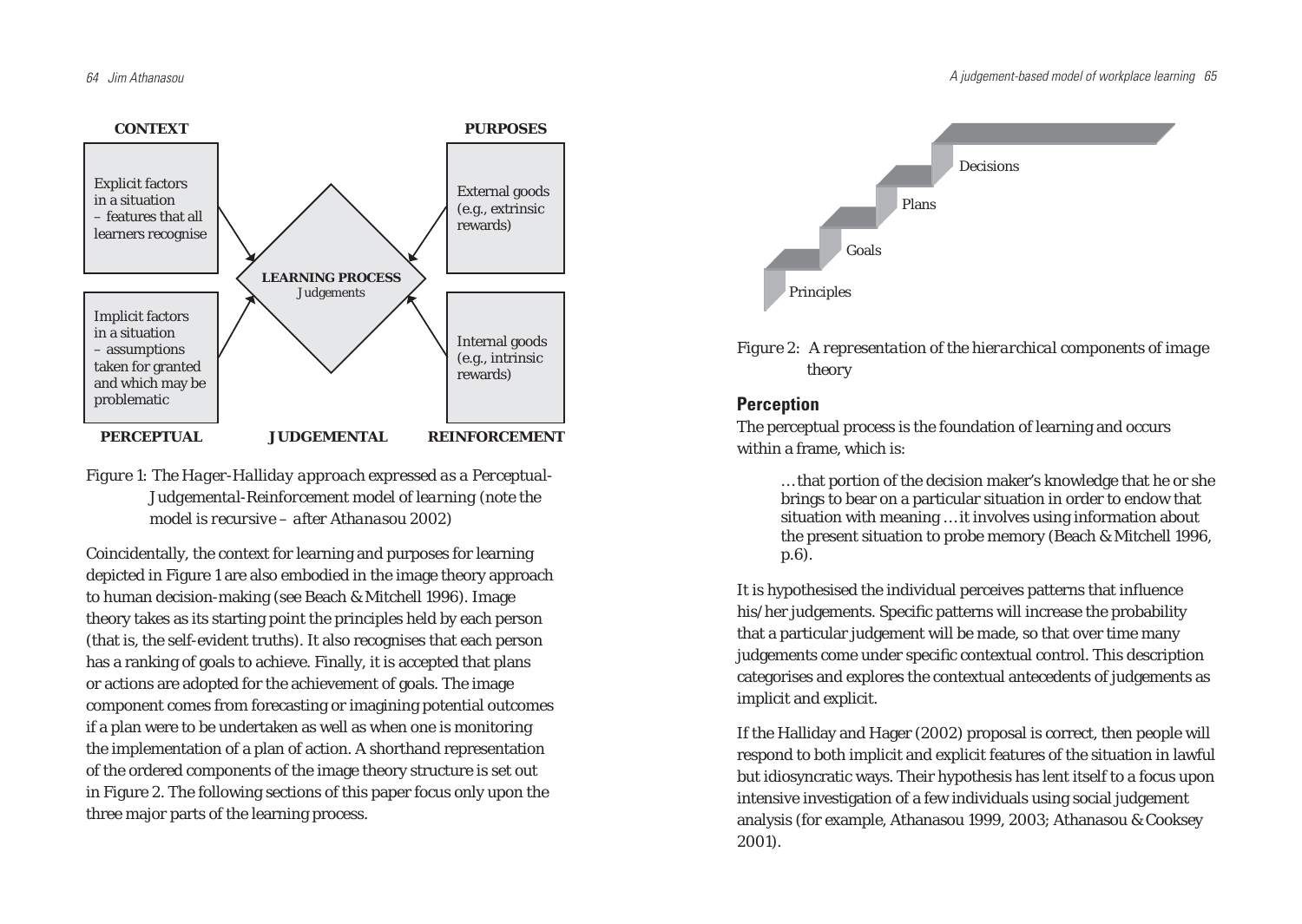### **Judgement**

Two types of decisions and two types of tests are derived from image theory. These are summarised in Table 1. In other words, after having perceived a situation, people make decisions – to adopt or to progress. In making these decisions, they apply two judgement tests in each instance. Firstly, they may screen out options that are clearly not acceptable with their principles, goals or plans and/or choose the option that maximises utility for them or their workplace or organisation.

### *Table 1: Decisions and decision tests in image theory*

| <b>Decisions</b>          | <b>Decision Tests</b>                                                                                                                                                                                                                                                                                                                                                                                                                                                     |
|---------------------------|---------------------------------------------------------------------------------------------------------------------------------------------------------------------------------------------------------------------------------------------------------------------------------------------------------------------------------------------------------------------------------------------------------------------------------------------------------------------------|
| <b>Adoption decisions</b> | adoption screening involves discarding options<br>that are not acceptable;<br><i>adoption choice</i> involves choosing the most<br>$\bullet$<br>favourable outcome.                                                                                                                                                                                                                                                                                                       |
| Progress decisions        | <i>incompatibility</i> is assessed as the weighted sum of<br>the violations of one's principles, goals and plans;<br>• profitability refers to the strategies available<br>as a function of the nature of the choice (e.g.<br>unfamiliar, complex, ambiguous, unstable),<br>the context for a decision (e.g. irreversibility,<br>iterative, significance, constraints) and the<br>decision-maker's own characteristics (e.g. strategy<br>knowledge, motivation, ability). |

Secondly, with progress decisions, two tests are also applied but these are quite different in character. These decisions may arise where there is a degree of incompatibility in courses of action. The focus is upon violations, contraventions or some form of interference in one's plans or goals and these are all or none. People may set benchmarks for rejection. These are the levels of incompatibility beyond which they are not prepared to accept an option.

Profitability, on the other hand, represents a collection of strategies. It is based on the nature of the choice, the environment for the choice

and the personal background of the decision-maker (see Beach & Mitchell 1996, p.8). For instance, some choices might be familiar, relatively straightforward, consistent in their features and unchanging over time. The environment in which a decision is made might be one where the decision can be altered easily or one where parts of the decision can be made over time or one where any outcome is acceptable or where there are no social or economic constraints on choice. Finally, there are attributes of the decision-maker, such as their knowledge of different options, their decision-making ability and their willingness to solve the problem. As Beech and Mitchell (1996, p.8) noted, the rationale for decision-making is best visualised in terms of cost-benefit. This recognises that there are pluses and minuses associated with making judgements and sometimes the cost of some decision-making strategies may not be optimal in terms of the benefits that are likely to be produced.

To summarise, a perceptual process has been conceptualised as providing input into the judgement. Next, it was indicated that adoption and progress decisions are moderated by decision tests in which screening, choice, incompatibility and profitability are used as tests. This raises issues of incompatibility and it was noted that there is a trade-off in the cost of a decision and its utility for the person. It is proposed that the set of all these cognitive processes might usefully characterise the complex judgements involved in social learning where there may be more than one potentially correct response. No claim is made that the model depicts knowledge acquisition or skill formation. It merely provides a framework for analysis and description of decision-making across a range of contexts and individuals.

## **Reinforcement**

From the time of Dewey, reinforcement has always been promoted as a formal factor in learning and two types of reinforcement are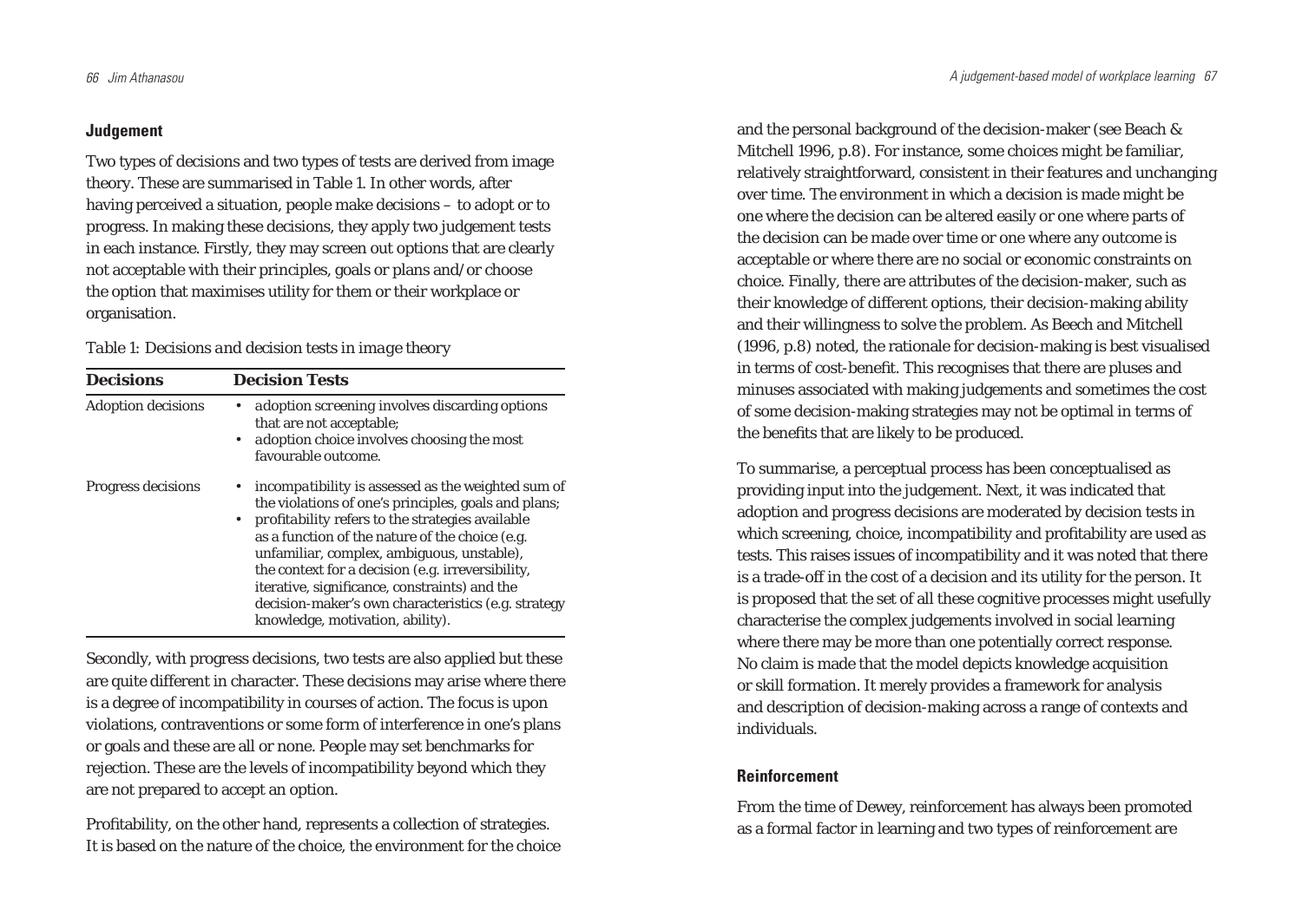considered in this model. The first is straightforward and relies upon the extent to which one's principles, goals and plans are executed satisfactorily. This satisfaction relates to the internal and external goods and feeds into future decisions to make the model recursive. The second type of reinforcement may be in the form of cognitive input or feedforward, as in vicarious learning or modelling. Reinforcement, with perception and judgement, form the foundations of this social learning model but one cannot say that learning has occurred without performance (that is, a change in behaviour over time).

#### **Performance**

Observable performance is the essential basis for determining that learning has occurred. Even decision-making, which is one of the most covert aspects of human learning, ultimately has to be expressed in some form (that is, performed) in order for an external observer to say that it has occurred. This performance characterises the change in behaviour that is the essence of the more technical of the two definitions of learning provided by Delbridge *et al.* (1995, p.1008).

The change in behaviour following practice can range from decisionmaking, choices, preferences, recall, problem-solving, social responses or skilled performances and, as emphasised previously, this change in behaviour has always been the observable hallmark of learning. In the workplace this is seen in complex repetitive actions right through to expert performance or the ability to produce or vary judgements under conditions of uncertainty. It is depicted by the familiar learning curve. Indeed, it is argued that any documentation of learning really needs to be undertaken in terms of the speed, duration, latency, frequency and accuracy of any response.

A mathematical power curve has been used traditionally to represent both cognitive and motor skill acquisition over time. Cognitive learning was emphasised by Hager (2001) and also by Beach and

Mitchell (1996) and involved decision-making, remembering instructions, following sequences and making judgements from the information available. In many situations, there are cases or episodes or experiences where there is instantaneous or essentially one-trial learning (for example, remembering an instance, recalling a syndrome or set of symptoms, observational learning or learning from another's cogent example). In these most highly cognitive cases where manual skills do not impede performance, the learning slope is assumed to be horizontal or near horizontal. In highly manual tasks, speed or accuracy is mainly a function of the number of trials and reduces exponentially. It is beyond the scope of this paper to take into account factors such as forgetting or relearning a task.

## **Concluding comments**

To summarise, the model that has been developed has combined a range of theoretical perspectives. It has synthesised a number of perspectives into a model for the study of individual learning, especially cognitive learning under conditions where there may not be a single, identifiably correct answer (for example, job choice, determination of learning preferences). The focus is clearly on mapping an individual's learning rather than making statements about group performance.

This paper took judgements as its starting point and then set this out as a synthetic model for the study of learning. Image theory was incorporated into the Hager-Halliday framework to form a model that we can now start to evaluate on the basis of empirical evidence. Some testable propositions from the model are:

- there are implicit and explicit factors in the judgement process;
- there are external as well as internal goods affecting learning;
- the decision frame for judgements comprises principles, plans and goals;
- judgements encompass adoption or progress decisions;